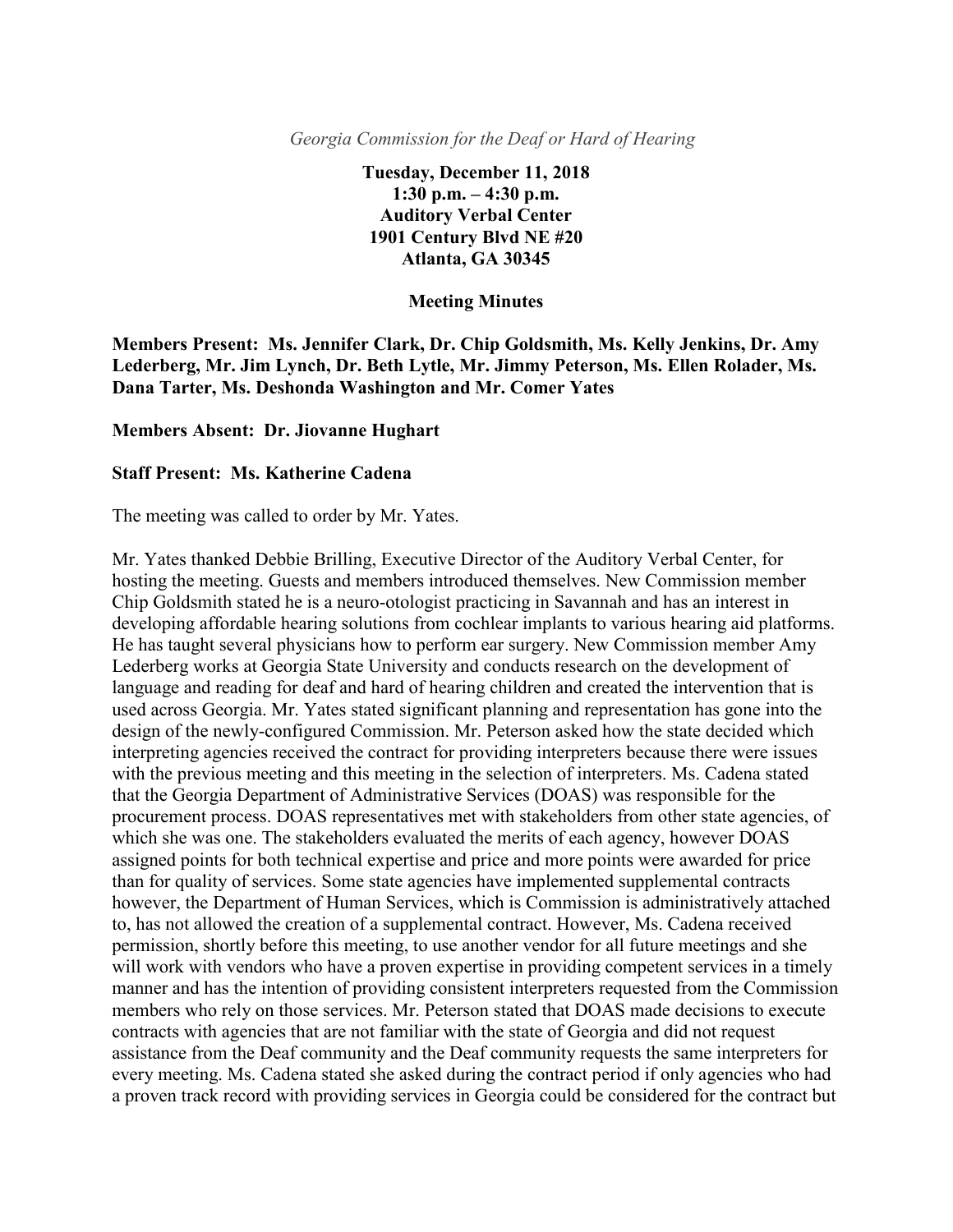was told that it wasn't feasible because the didn't want to limit the scope of the marketplace for competition. Moving forward, another vendor who contracts with requested interpreters from Deaf members will be utilized to provide said interpreters.

Mr. Yates discussed the Commission's work since inception and specifically discussed the focus on language and literacy acquisition for each child in Georgia who is deaf or hard of hearing. The Commission members are stewards of residents, not citizens of Georgia and discussed the integrated model and the progress that has been made toward that expectation.

Liz Nelson Routh from the Georgia Lions Lighthouse Foundation was introduced and stated she is here to observe. Beth Lytle spoke regarding the Georgia Lions Lighthouse Foundation Hearing Aid Program. She gave an overview of her work with facilitating a word group of experts and professionals in the deaf and hard of hearing community, which includes an audiologist from PENTA and an audiologist from CHOA and a member from the Georgia Public Service Commission. The PSC provides funding for the pediatric and adult hearing aid program. The work group also has other Commission members and the executive director, David Paule for the Lighthouse. There was significant turnover at the Lighthouse in 2017. The lighthouse relied on members of the work group to provide the proposal to the PSC. The work group brought up concerns including: the children's hearing aid program isn't effective because the Lighthouse is underfunded and under staffed and the technology isn't advanced. The website isn't HIPPA compliant. Staff must manually enter data into the system. The rejection rates for the program are higher than expected. GLLF considers retirement savings and cash equivalents as part of the screening. Families are ineligible if they have more than \$5,000 if they have those cash equivalents even if they meet the federal poverty guidelines. GLLF doesn't want to eliminate that barrier without prior approval of the PSC. In November, that barrier was removed but still remained on the application for services. The Lighthouse also denies services to those who are underinsured or who have high deductibles. Amendments have been submitted to the PSC. There was discussion about how many children were served in 2017 and 2018 and discrepancies with those data points about what had been reported. GLLF received \$13,500 to market the program; the program has been geared from birth to three years old. Liz stated the new application would be completed before Christmas. GLLF isn't taking into consideration medical expenses. Stacey Tucci will be the liaison for the GLLF and the Commission. Dr. Tucci stated that the final amendment to the PSC and GLLF contract is due by January 5 so there is time to work with the Lighthouse on these issues. Families pay a sliding fee scale so no family receives a hearing aid for free. The contract allows for up to 120 children per year to receive these services. There are direct contracts to manufacturers for wholesale prices. There are twelve months left on the contract until it's open for new bids for a three year period. Only GLLF has a program to provide hearing aids. The governor's office approved a \$1.3 million dollars to fund a mobile audiology unit. Mr. Yates stated that it's important for children to have hearing aids so that they can develop a reading brain. Every second a child is without language there is neurological damage to reading brain construction. Three percent of children receiving special education services who are deaf or hard of hearing in Georgia read proficiently in the fourth grade. Dr. Goldsmith sad there is a crisis with pediatric cochlear implants because Medicaid grossly underfunds them. There are no implant surgeons in south Georgia. Audiologists won't use loaner banks because they don't get reimbursed enough of the money and want to make a profit from the sale. They use the loaner bank because the need it to meet the criteria of a three month trial. Dave and Liz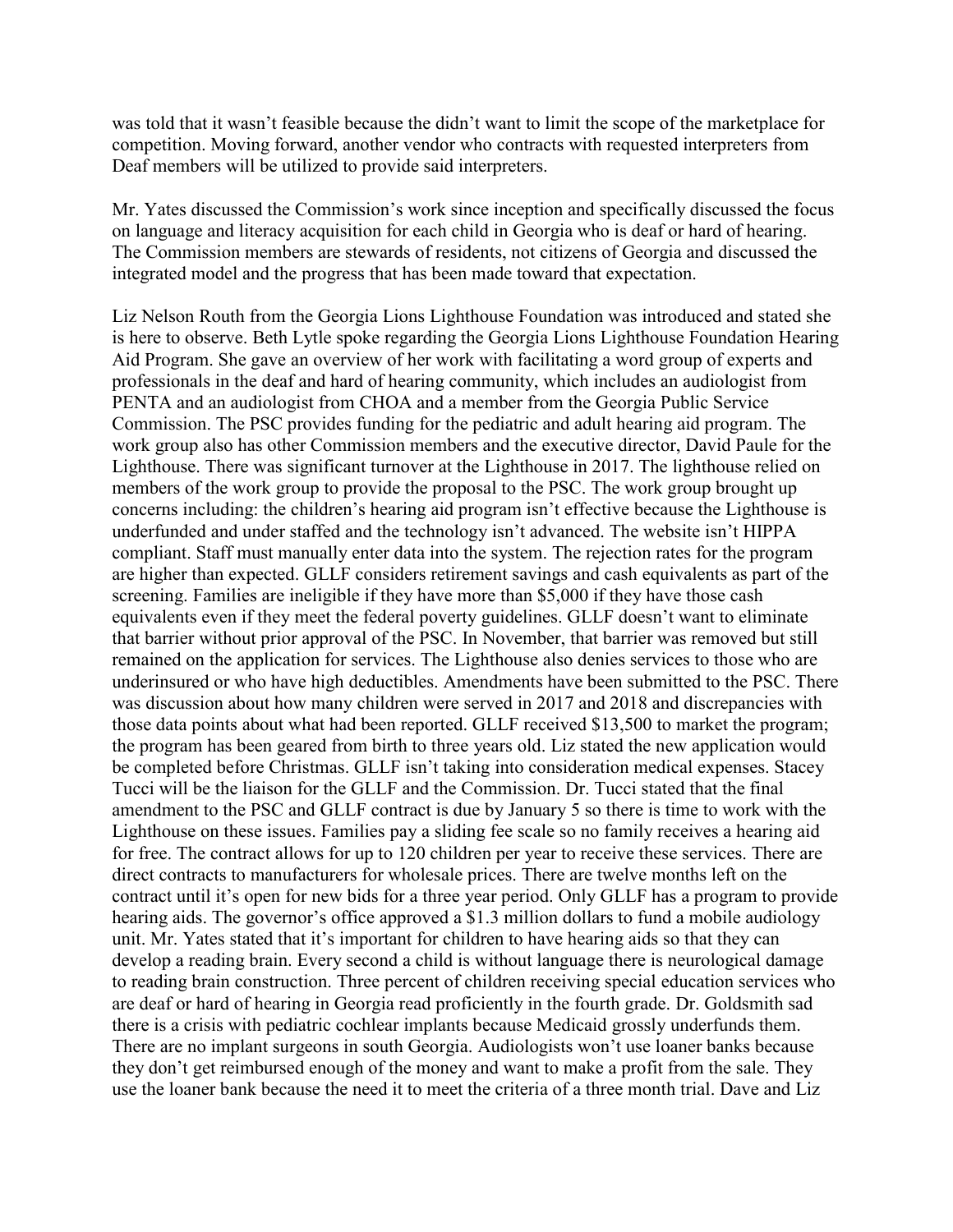from the GLLF will be invited to speak at the next Commission meeting to respond to the concerns presented by the Commission about the pediatric hearing aid program. Georgia reimburses at a higher rate than any other state in the Southeast region through Medicaid.

Stacey Tucci provided a chart in which it shows the six major transactions that build toward universal literacy acquisition for children whoa re deaf or hard of hearing. Brandt Culpepper stated that in each of the 18 health care districts in Georgia, there is an Early Hearing Detection and Intervention (EHDI) coordinator who helps families transition from the newborn hearing screening did not pass to any follow-up services that the baby needs. The EHDI program is working through their processes to better share information so that they can track babies better as the transfer out of the EHDI program into early intervention and through the educational system. The expected outcome is that by the third grade assessment that children are literate in written English. There is funding through a Title V block grant. She is a member of the task force of state law 462, of HB 844 the birth to literacy plan legislation. One priority is developing learning communities in different areas of the state; one now exists in Augusta. There is a tele-audiology clinic in Waycross. Medicaid in Georgia now reimburses for tele-audiology services. Loss to documentation, where a child receives follow-up services but it's not reported back to the EHDI program, is an issue. Lost to follow-up is when a family can't be reached for services. For 1-3-6 goals, they are meeting the 1 month goal but about 60% for the three month goal and 50% for the six month goal. Georgia is doing a good job compared to other states, but still not reaching all the babies. Comer states the 1-3-6 model is primitive and Georgia should replace it with an accelerated program. Comer told Brandt that it is the Commission's responsibility to support her role and that he has total trust in her and her service. Stacey said her role at the Department of Education (DOE) is implementing Act 462. In order to create a stakeholder advisory committee it was decided those stakeholders would be the ones who are most affected by the system. The committee has 13 members who each have a defined eligibility criteria. There is an application up on the website now for people to apply to serve. The deadline for application for the committee is January 30. The goal is to spend time during the meeting to make a final decision about who will sit on the stakeholder advisory committee. The commission is to ensure more representation of the dear and hard of hearing community in Georgia, birth to adult. The interagency task force are those state level employees who make decisions around policy, funding and can make suggestions around legislation and policy. Those members are people from DPH, OECAL, DOE, Pathway and Georgia Technology Authority (GTA). A decision can be made about creating a Commission work group around the PSC contract in March depending on the work with GLLF. The Commission will vote on members of the Stakeholder group at the March meeting.

Deshonda spoke on Georgia Hands and Voices. There are 45 chapters thorough the US and Canada and started over 20 years ago by a group of parents to provide support to families regardless of communication modality. She became the Executive Director three years ago. There are two program in Georgia. One is the Guide By Your Side program and housed under the division of state schools. There is an advocacy support and training program that is housed under DPH. She works with prenatal and neonatal and it's a part of talk with me baby. Also, assisting parents to work in the role of being their child's educational partner and modeling that for families. Then they move through talking about early intervention and the urgency around communication choice. There are issues in focus and IDEA and a 504 plan to participate equally